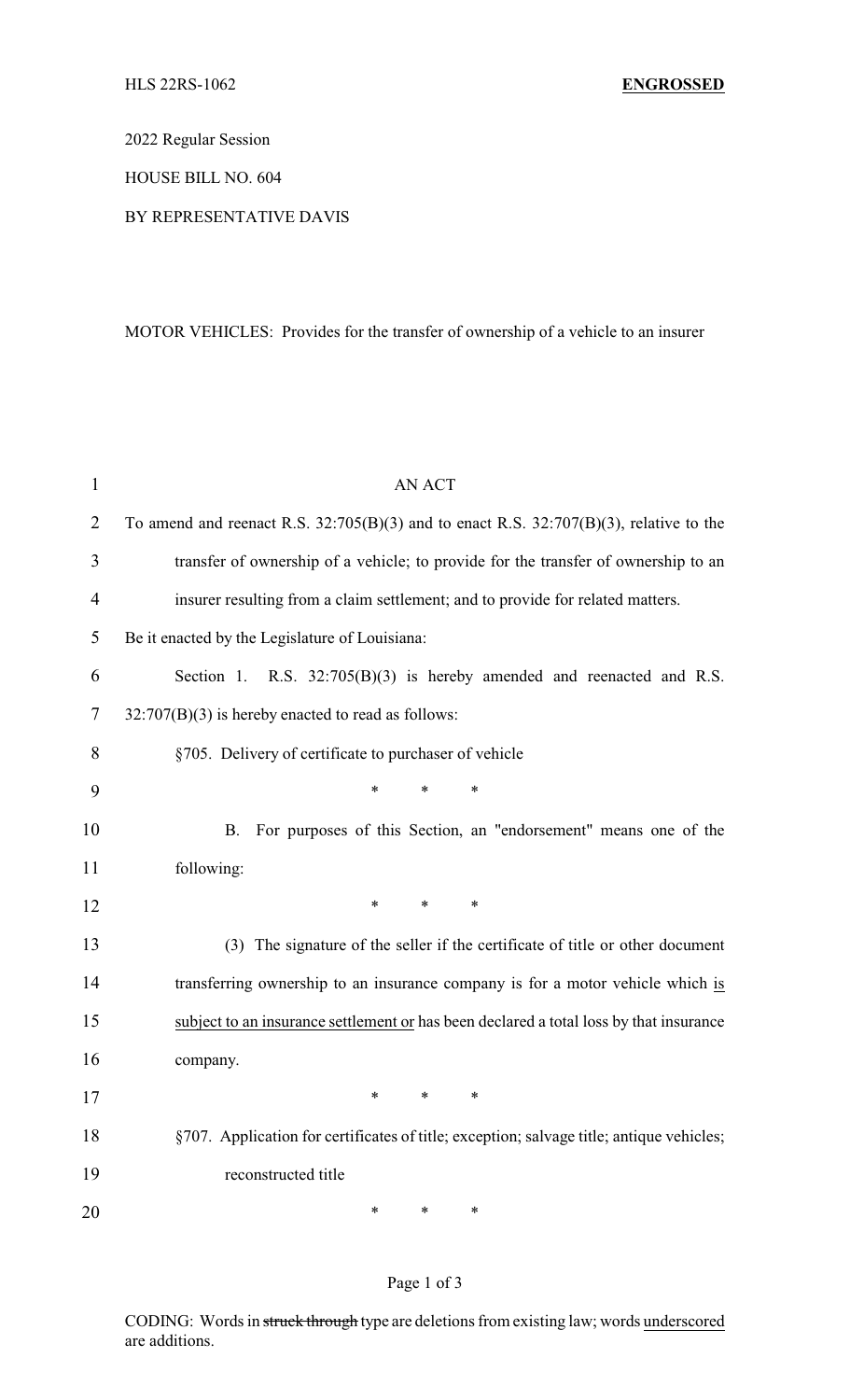| 1  | <b>B.</b>                                                                             |
|----|---------------------------------------------------------------------------------------|
|    | $\ast$<br>$\ast$<br>$\ast$                                                            |
| 3  | Notwithstanding any provision of law to the contrary, a transfer of<br>(3)            |
| 4  | ownership of a vehicle to an insurer, resulting from the settlement of a total loss   |
| 5  | claim, shall not require a notarized signature on the vehicle's certificate of title. |
| 6  | Supporting documents required for a transfer of ownership of a vehicle to an insurer, |
|    | resulting from the settlement of a total loss claim, shall not require a notarized    |
| 8  | signature, if signed electronically at a National Institute of Standards (NIST) Level |
| 9  | 2 or higher authentication.                                                           |
| 10 | *<br>∗<br>∗                                                                           |

## DIGEST

The digest printed below was prepared by House Legislative Services. It constitutes no part of the legislative instrument. The keyword, one-liner, abstract, and digest do not constitute part of the law or proof or indicia of legislative intent. [R.S. 1:13(B) and 24:177(E)]

HB 604 Engrossed 2022 Regular Session Davis

**Abstract:** Provides for the transfer of ownership of a vehicle to an insurer.

Present law, in pertinent part, defines "endorsement" as the signature of a seller if the certificate of title or other document transferring ownership to an insurance company is for a motor vehicle which has been declared a total loss by that insurance company.

Proposed law modifies present law to include the signature of a seller if the certificate of title or other document transferring ownership to an insurance company is for a motor vehicle which is the subject of an insurance settlement.

Present law requires any purchaser of a vehicle, other than a mobile home, to file an application for a new certificate of title within five days after the delivery of a previously issued certificate of title for such vehicle, or within five days of the delivery of the vehicle, if a certificate of title has not been previously issued.

Proposed law retains present law and provides that a transfer of ownership of a vehicle to an insurer, resulting from the settlement of a total loss claim does not require a notarized signature on the vehicle's certificate of title.

Proposed law provides that supporting documents required for a transfer of ownership of a vehicle to an insurer, resulting from the settlement of a total loss claim, does not require a notarized signature, if signed electronically at a National Institute of Standards (NIST) Level 2 or higher authentication.

(Amends R.S. 32:705(B)(3); Adds R.S. 32:707(B)(3))